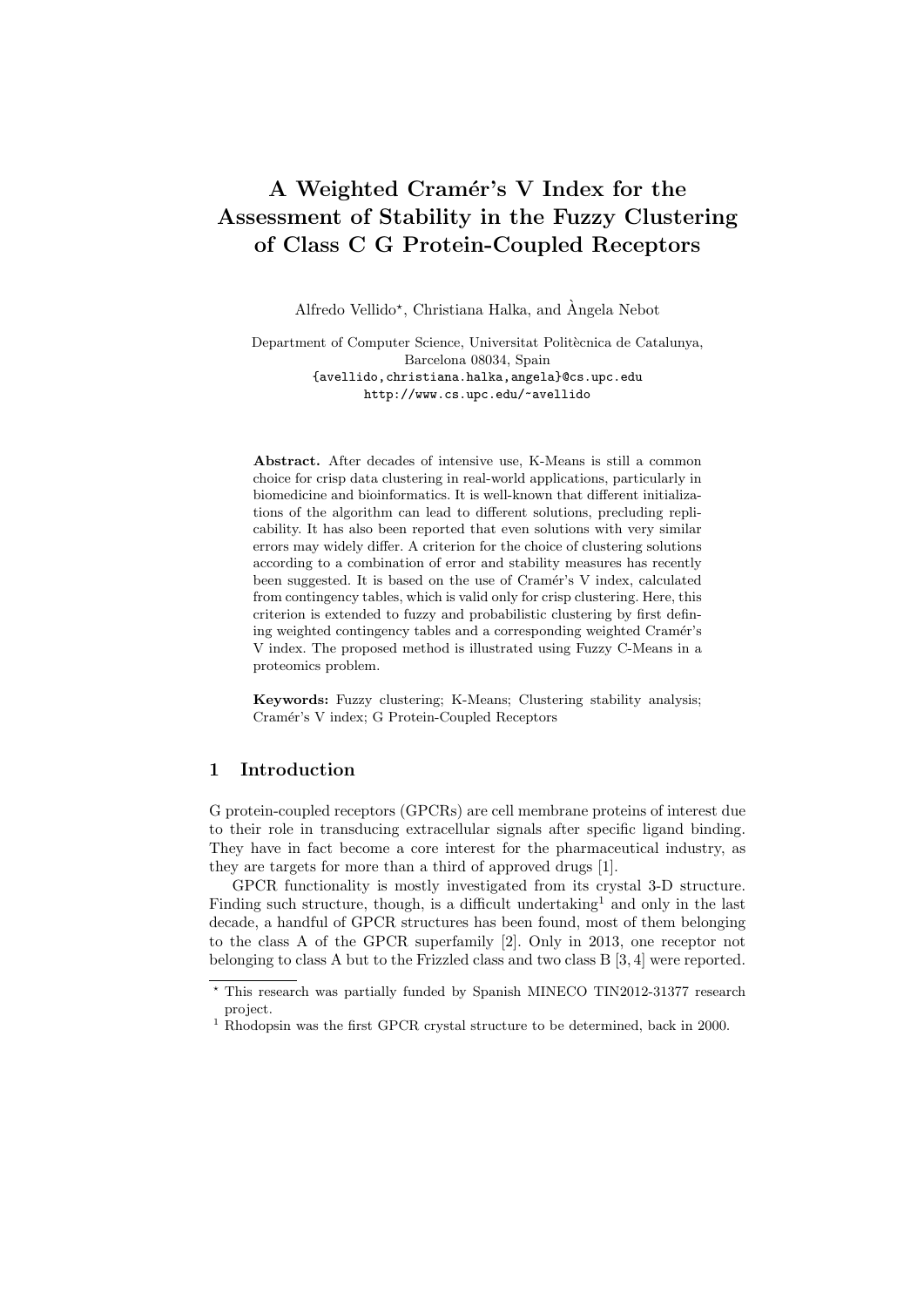The first structures of the 7-trans-membrane (7TM) domains of two class C receptors were published in 2014 [5, 6].

Our research focuses on class C GPCRs, which have become a key target for new therapies [7]. The alternative approach when the tertiary 3D crystal structure is not available, is the investigation of the receptor functionality from its primary structure, that is, directly from the amino acid (AA) sequences. The comparative exploration of the sequences of the seven different described subtypes of this class may constitute a first step in the study of the molecular processes involved in receptor signalling.

Most of the existing data-based research on primary receptor sequences resorts to their alignment [8], which enables the use of more conventional quantitative analysis techniques. Given that the length of the class C GPCR sequences varies from a few hundred AAs to well over a thousand, alignment risks the loss of relevant sequence information. Alternatively, as in this paper, we can resort to methods for the analysis of alignment-free sequences from their transformation according to the AA properties (for a review see [9]).

Previous exploration of the class C GPCR sequences through visualizationoriented clustering [10] and semi-supervised analysis [11] has shown that the existing formal characterization of this class into seven subtypes only partially corresponds to the natural data cluster structure according to unaligned sequence transformations. In the current study, we investigate this issue within a more general clustering framework.

Clustering analysis often works by assigning individual data instances to one out of several clusters according to their similarity to representative examples Such assignment is often of a dichotomous or *crisp* nature: the instance either belongs to or does not belong to a given cluster. Fuzzy and probabilistic clustering methods, instead, assign each data instance to each cluster with an estimated degree or probability of membership. As a result, the uncertainty of the assignment decision is explicitly taken into account in the model.

Over the last decades [12], K-Means has become a stalwart method for data clustering, spawning many variants while remaining a common choice, even if as a benchmark, in many real-world applications. K-Means is based on crisp cluster assignments, although variants such as Fuzzy C-Means (FCM)[13] have extended the model to account for partial degrees of membership. K-Means limitations are well studied and include the lack of a closed criterion for the choice of the number of clusters *K* and the fact that, under different initializations, the algorithm may yield very different solutions.

Recent experimental evidence [14] has shown that K-Means solutions that might be expected to be similar according to the final value of the objective function may in fact be quite dissimilar, and that this effect increases with the value of *K*. This suggests the convenience of using the objective function as a criterion of model optimality only in combination with some cluster stability criterion if we aim to achieve cluster partition reproducibility. One such combined criterion is the *Separation and Concordance* (SeCo) map, which joins the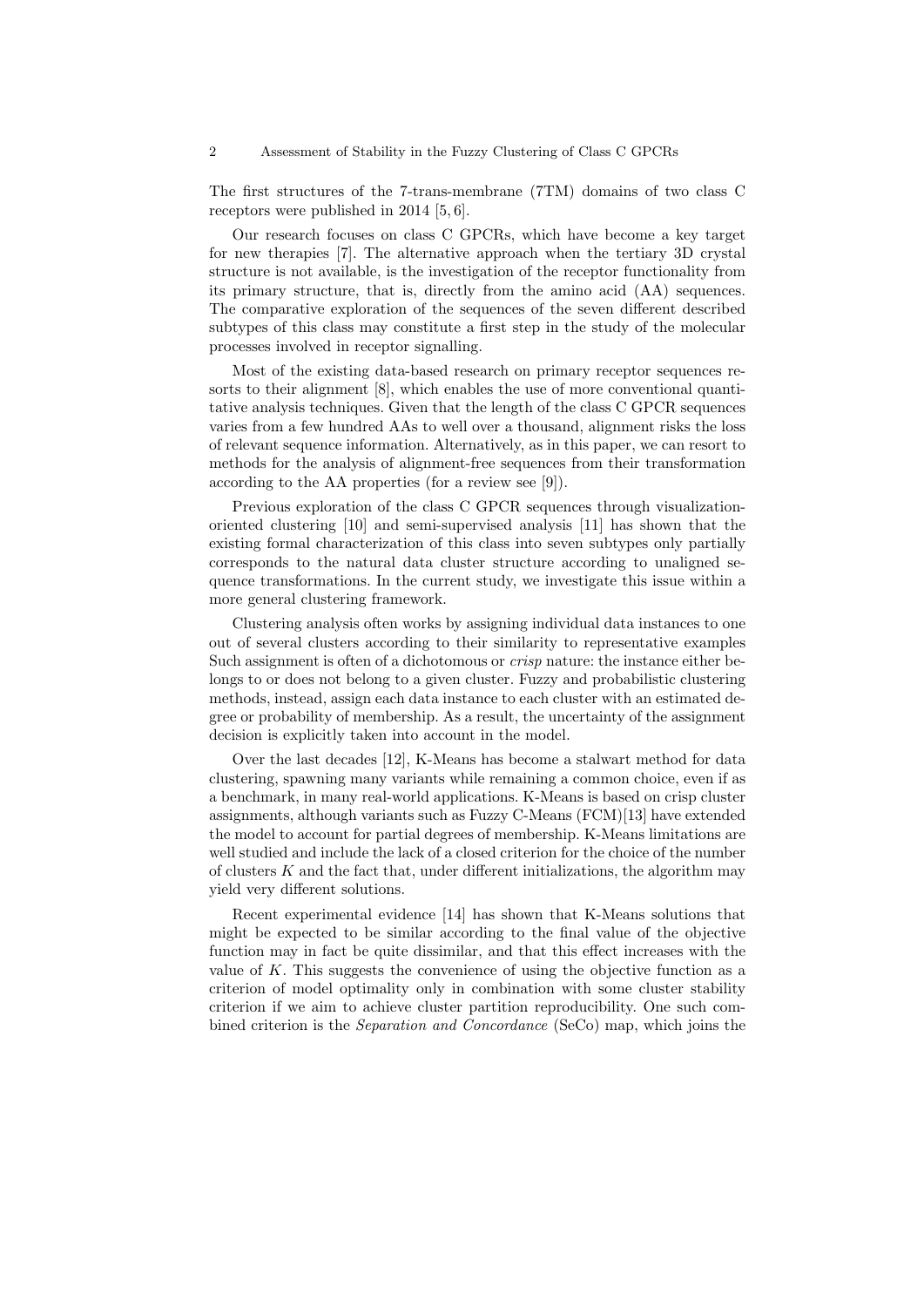standard sum-of-squares (SSQ) error and Cram´er's V stability index, a variation of Pearson's  $\chi^2$ , which can also be used to inform the choice of *K*.

The calculation of Cramér's V index is based on the use of contingency tables, which are only suitable for crisp cluster assignments. In this study, we extend the SeCo criterion to fuzzy and probabilistic clustering by first defining weighted contingency tables and a corresponding weighted Cramér's V index. This should be a more faithful assessment of the clustering solution stability for fuzzy and probabilistic methods.

The proposed methods are employed to investigate a class C GPCR primary sequence data set extracted from a publicly available database. Two experimental settings for the clustering experiments are used. The first fixes the number of clusters to the number of formal subtypes in the class in order to investigate the level of correspondence between both, while the second relaxes this constraint in order to analyze the stability of the clustering solutions using SeCo maps.

# **2 Methods**

## **2.1 Alignment-Free Sequence Transformation Methods**

As previously mentioned, in this paper we resort to methods for the analysis of alignment-free sequences from their transformation according to the AA properties. Three transformations were used in our experiments:

- **–** *Amino Acid Composition (AAC)*: This simple transformation reflects the AA composition of the primary sequence. The frequencies of the 20 sequenceconstituting AAs are calculated for each sequence and, as a result, an  $N \times 20$ data matrix is obtained, where *N* is the number of data instances.
- **–** *Auto Cross Covariance (ACC)*: The ACC transformation aims to capture the correlation of the physico-chemical AA descriptors along the sequence. The method relies on the translation of the sequences into vectors based on the principal physicochemical properties of the AAs. Data are transformed into a uniform matrix by applying a modified autocross-covariance transform [15]. First, the physico-chemical properties are represented by means of the five z-scores of AA as described in [16]. Then the Auto Covariance (AC) and Cross Covariance (CC) are computed on this first transformation. They, in turn, measure the correlation of the same descriptor (AC) or the correlation of two different descriptors (CC) between two residues separated by a lag along the sequence. From these, the ACC fixed length vectors can be obtained by concatenating the AC and CC terms for each lag up to a maximum lag, *l*. This transformation generates an  $N \times (z^2 \cdot l)$  matrix, where  $z = 5$  is the number of descriptors.
- **–** *Digram Transformation*: The digram transformation is a particular instance of the more general *n*-gram transformation. It considers the frequencies of occurrence of any given pair of AAs. The n-gram concept has previously been used in protein analysis [17]. This particular transformation generates an  $N \times 400$  matrix.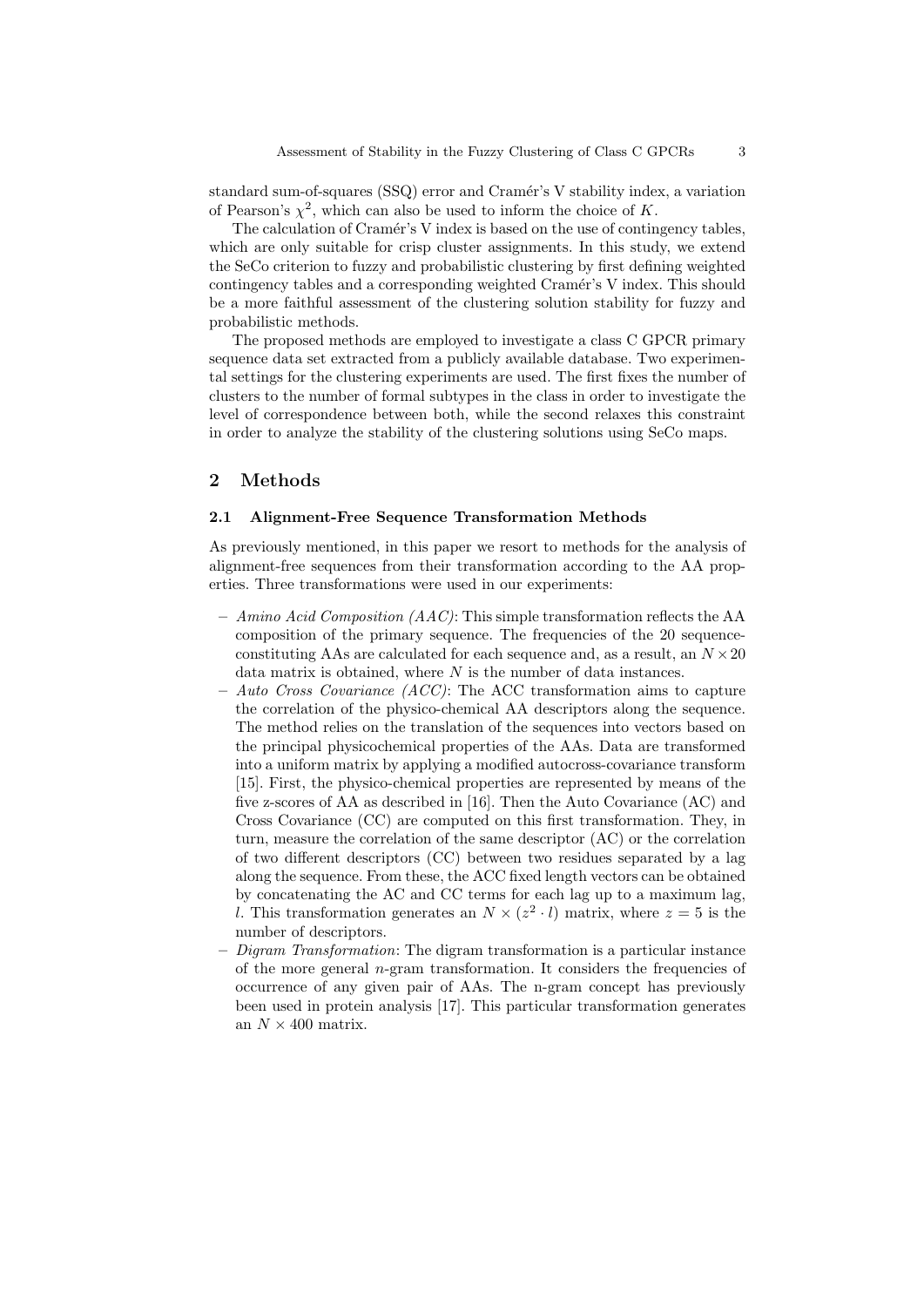4 Assessment of Stability in the Fuzzy Clustering of Class C GPCRs

#### **2.2 Data Clustering Using K-Means and Fuzzy C-Means**

The K-Means algorithm creates a partition of a set  $\mathbf{X} = {\mathbf{x}_1, \dots, \mathbf{x}_N}$  of observed data into a set of *K* clusters  $\Gamma = \{ \Gamma_1, \ldots, \Gamma_K \}$  by defining a fixed number *K* of data centroids or prototypes  $\{\mu_1, \ldots, \mu_K\}$ . It does so by assigning individual data observations to their closest prototypes according to a given similarity measure or distance. Such assignment is crisp in the sense that individual observations are associated to individual clusters with complete certainty. Fuzzy and probabilistic clustering techniques relax this approach by assigning, to each observation, a fuzzy degree (for instance in FCM) or a probability (for instance in mixture models) of membership to each cluster. Most approaches to K-Means opt for different forms of random initialisation of the prototypes (*seeds*). The  $\sum_{l}^{K}$ algorithm's objective is finding the set *Γ* that minimises a SSQ error in the form  $\sum_{k=1}^{K} \sum_{\mathbf{x} \in \Gamma_k} ||\mathbf{x} - \mu_k||^2$ . FCM generalizes this objective function to become:

$$
\sum_{c=1}^{C} \sum_{n=1}^{N} \omega_{nc}^{m} ||\mathbf{x}_{n} - \mu_{c}||^{2}
$$
 (1)

for *C* fuzzy clusters, fuzzy weights  $\omega$  and fuzziness parameter *m*. It is well known that different initialisations of the algorithm make it converge to different local minima and that there is no guarantee of convergence to a global minimum of the objective function. In practical applications, K-Means and FCM are run with a sufficient number of random initialisations and the *Γ* generating minimum error is chosen among the rest.

### **2.3 Clustering Stability Measures**

Even if finding a minimum error *Γ* is a central objective of K-Means, the *stability* of the clustering solution is also relevant. Solutions that are reproducible are required. That is, cluster partitions that do not change (much) under different initialisations, i.e., that are stable. This cluster stability is paramount in practical applications and can be quantified using different indices [18].

It was recently brought into attention [14] that K-Means partitions with similar errors might be greatly different from each other (thus unstable) and that this effect increases with the value of *K*. Assuming that solutions that strike a balance between low error and high stability ought to be sought, Lisboa *et al*. [14] proposed a framework based on the calculation of Separation/Concordance (SeCo) maps for settings using multiple random initializations of K-Means for different values of *K*. This entails the simultaneous display of a pair of values for each run of the algorithm, namely: The *∆SSQ*, calculated as the total SSQ minus the within-cluster SSQ:

$$
\sum_{k=1}^{K} \sum_{n=1}^{N} ||\mathbf{x_n} - \mu_k||^2 - \sum_{k=1}^{K} \sum_{\mathbf{x_n} \in \Gamma_k} ||\mathbf{x_n} - \mu_k||^2
$$
 (2)

and a *concordance index* (CI) quantifying stability. In [14], the use of Cramér's V index is recommended as a basis for it. The CI is calculated as the median of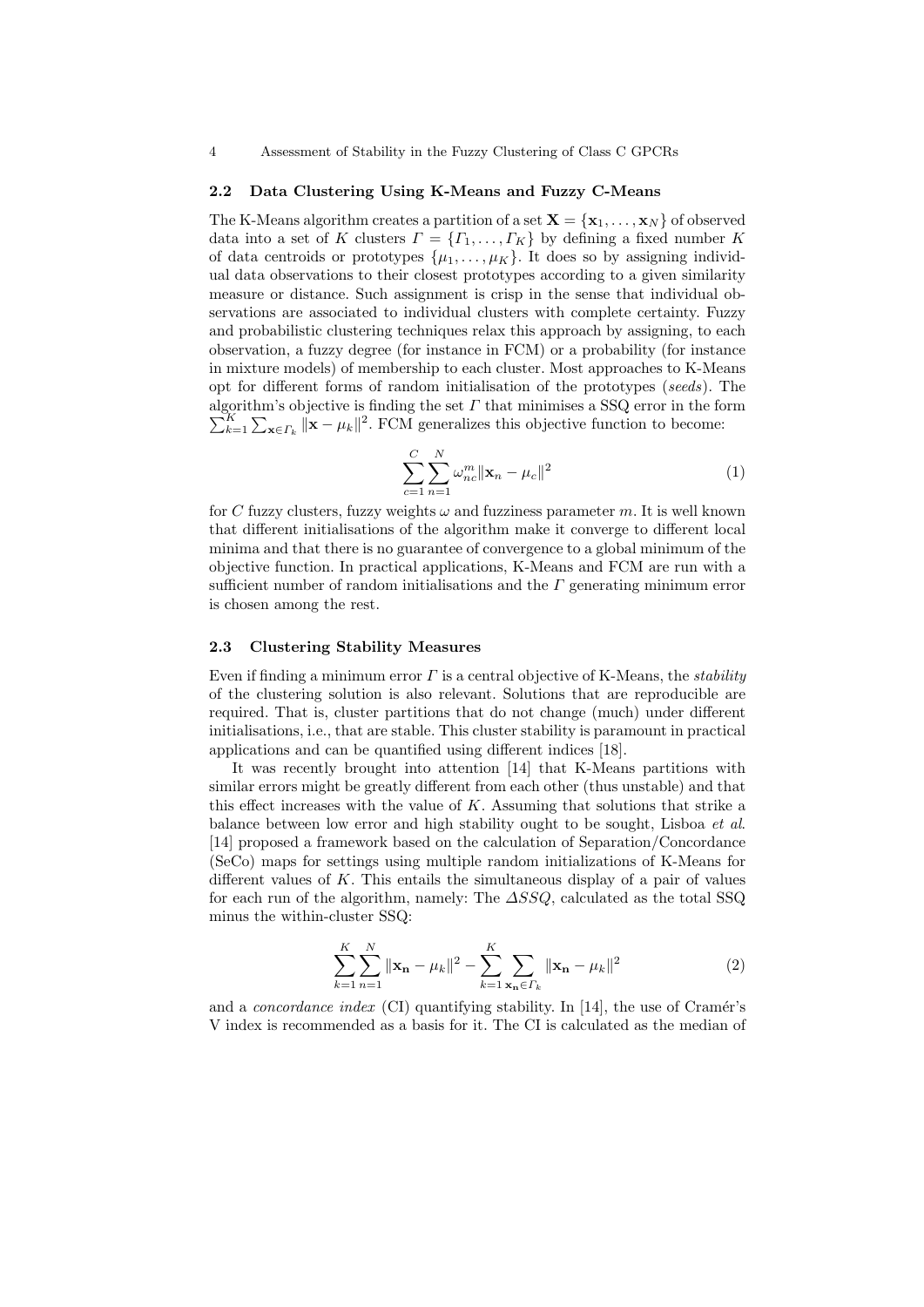the (*nin −* 1) pairwise Cram´er's V calculations for *nin* initializations. For two cluster partitions *Γ* and *Γ ′* of, in turn, *K* and *K′* clusters, Cram´er's V index is a variation of a  $\chi^2$  test, calculated as  $V = \sqrt{\chi^2/N \cdot min(K-1, K'-1)}$ , where

$$
\chi^2 = \sum_{k=1}^{K} \sum_{k'=1}^{K'} (O_{kk'} - E_{kk'})^2 / E_{kk'}
$$
 (3)

Here, **O** is an observed contingency table  $(K \times K')$  matrix, whose values  $O_{kk'}$ indicate the number of instances in  $\bf{X}$  that have been assigned to cluster  $k$  in one run of the algorithm and to cluster  $k'$  in another run. The  $K \times K'$  matrix **E** contains the corresponding expected values for independent cluster allocations, calculated as  $E_{kk'} = \frac{1}{N} (\sum_{j=1}^{K'} O_{kj} \sum_{i=1}^{K} O_{ik'}).$ 

This use of contingency tables is suitable for crisp cluster assignments such as those provided by K-Means. For *soft* assignments such as those provided by FCM or Gaussian Mixture Models, instead, this use occludes the richness of the cluster solution by requiring the assignment of instances to clusters to be based on the highest degree of membership or probability.

In this paper, we propose a variation of contingency tables that better suits the characteristics of fuzzy and probabilistic models. Elements in what we call weighted observed (w**O**) contingency tables will now be calculated, following the notation of Eq.1 for FCM, as  $wO_{cc'} = sum_{n=1}^N \omega_{nc} \omega_{nc'}$ ; this is, for data instance  $n$ , the product of the degree of membership to cluster  $c$  in a first run of the algorithm and the degree of membership to cluster  $c'$  in a second run. Consequently, we can obtain a weighted expected (w**E**) contingency table matrix whose elements are defined as  $wE_{cc'} = (\sum_{j=1}^{C'} wO_{cj} \sum_{i=1}^{C} wO_{ic'})/N$ . This leads to the definition of a new *weighted Cram´er's V index*, where **O** is replaced by  $w$ **O** and **E** by  $w$ **E** in the calculation of  $\chi^2$  in Eq.3.

If FCM estimated that all instances had a degree of membership of 1 for a single cluster, the weighted Cramér's V index would reduce to its standard formulation. This is unlikely to happen, which means that the proposed index will lead to lower levels of CI in SeCo. This should, therefore, be not only a conservative concordance estimator, but also a more reliable clustering assessment tool, capable of distinguishing solutions with varying levels certainty.

Note that SeCo can be used as a flexible tool to chose adequate values of the *K* parameter (number of clusters). This is equally true when using the modified index, but, in this case, there should be no bias in favour of "over-optimistic" solutions.

## **3 Experiments**

## **3.1 Materials and Experimental Setting**

The data in the following experiments were extracted from GPCRDB<sup>2</sup> [19] (version 11.3.4 as of March 2011), a public database of G Protein-Coupled Receptor

 $^{2}$  http://www.gpcr.org/7tm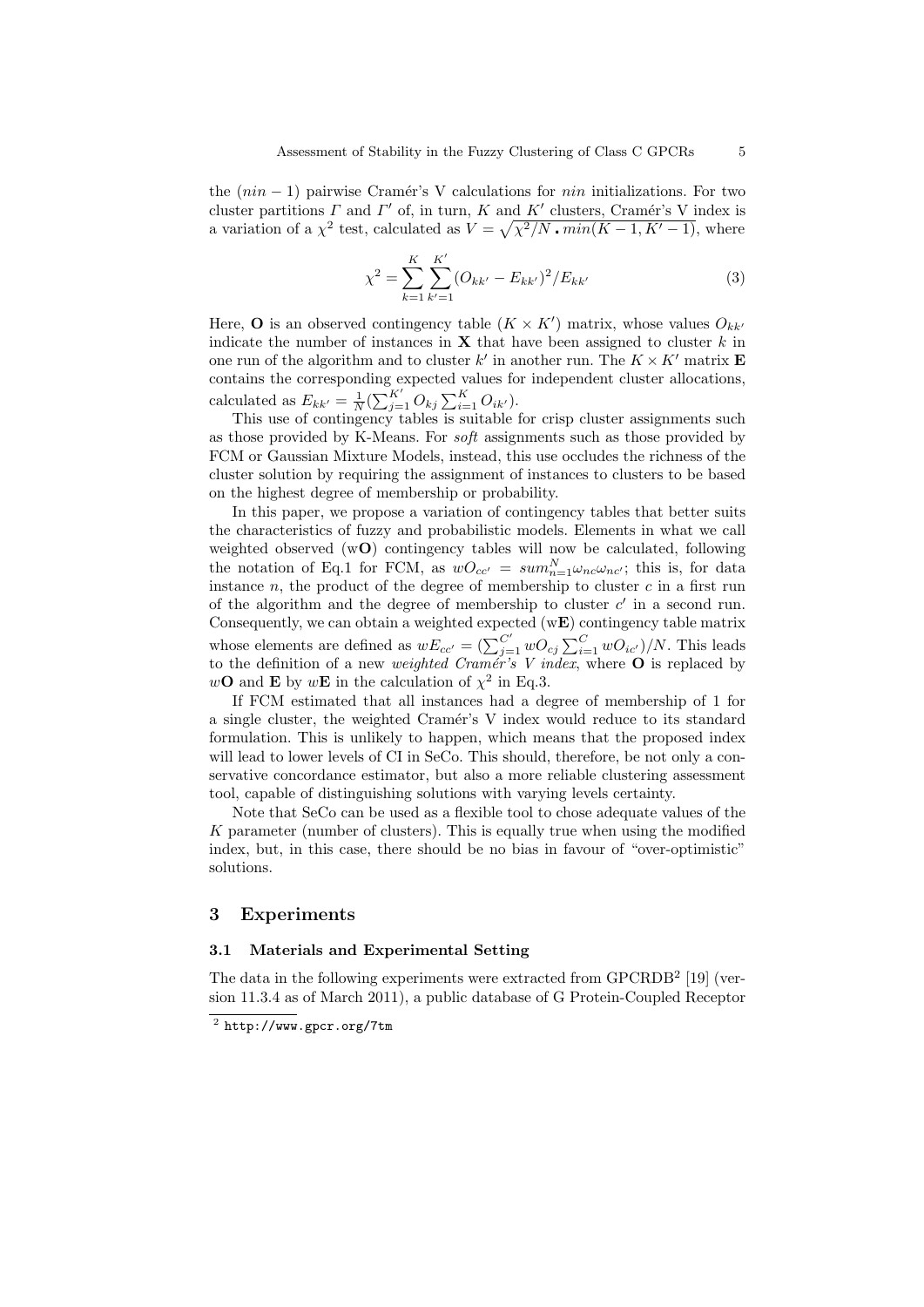(GPCR) protein primary sequences. The data set comprises a total of 1,510 class C GPCR sequences, belonging to seven subfamilies and including: 351 metabotropic glutamate (mG), 48 calcium sensing (CS), 208 GABA-B (GB), 344 vomeronasal (VN), 392 pheromone (Ph), 102 odorant (Od) and 65 taste (Ta). Their AA lengths vary from 250 to 1,995.

Previous research [20] investigated the supervised classification of these data sequences, from several of their alignment-free transformations, including AAC, digram, and ACC, among others. Here, we use K-Means and FCM to investigate to what extent the natural clustering structure of the data fits the subfamilies (classes) description. For that, we first report the results of experiments in which the number of clusters is fixed *a priori* to be the same as the number of class C GPCR subtypes. These will provide us with a preliminary evaluation of the level of natural subtype overlapping. We then proceed to relax that constraint and the SeCo framework, with the proposed modification of the concordance index in the case of FCM, is applied in a setting with 500 random initializations of the algorithms for different number of clusters. Following [14], only the best  $10\%$ *△SSQ* results are displayed in the SeCo plots.

#### **3.2 Results and Discussion**

The three transformed data sets were fed to the FCM and K-means algorithms. The class (subtype) specificity for each cluster for each data set was measured and the results are provided in the following paragraphs along with class-entropy measures. This will inform us to what extent the clusters extracted by K-means and FCM algorithms correspond (or not) to the theoretically labeled subtypes. The class-entropy for a given cluster *k* is calculated as  $E_k = -\sum_{j=1}^{C} p_{kj} l n p_{kj}$ , where *j* is one of the  $C = 7$  class C GPCR subtypes and  $p_{kj} = m_{kj}/m_k$ , where, in turn,  $m_k$  is the number of sequences in cluster k and  $m_{kj}$  is the number of subtype *j* sequences in cluster *k*.

For FCM, Figure 1 and Table 1 show that, for the AAC data transformation, almost none of the defined clusters show clear class (subtype) specificity. Only in cluster 1, the first subtype (mG) of GPCR achieves a specificity that is close to 60%, but even in this case, the third subtype (GB) reaches a non-negligible 30%. Several clusters show common specificity profiles: for instance, clusters 1 and 3 are predominantly a mixture of mG and GB, which means that they might truly be a single cluster with some substructure. Cluster 4 is a very mixed combination of Ph and VN, but clusters 2, 6 and 7 seem to be variations of this combination, again suggesting one main cluster with further substructure and important levels of overlapping. The ACC and Digram transformations (Figures 2 and 3, and, again, Table 1), instead, manage to separate some of these clusters to become more subtype-specific. mG and GB are now more clearly discriminated (clusters 1 plus 5 and cluster 3, in turn) with the rest of subtypes showing clear overlapping in some clusters but also high specificity in others (for instance, Ph in ACC cluster 6 and Digram in cluster 7). In any case, the more complex transformations (ACC and Digram) seem to make the FCM clustering model more class C GPCR subtype-specific.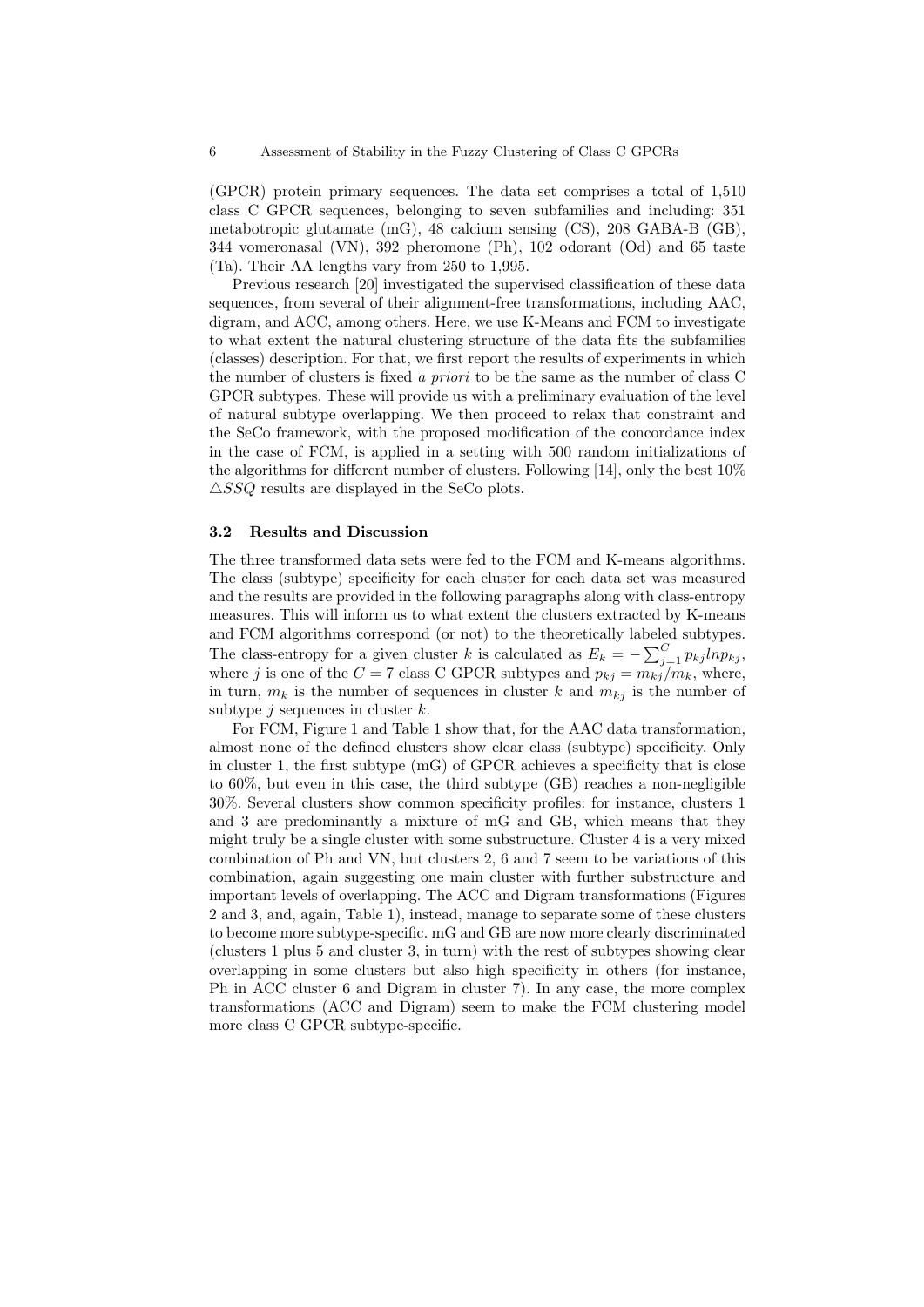

**Fig. 1.** Class specificity bar chart (with percentage values) for each FCM cluster of class C GPCR data set with the AAC transformation. Classes 1 to 7 are, in turn, mG, CS, GB, VN, Ph, Od and Ta.



Fig. 2. As Figure 1, for the ACC transformation.



**Fig. 3.** As Figure 1, for the Digram transformation.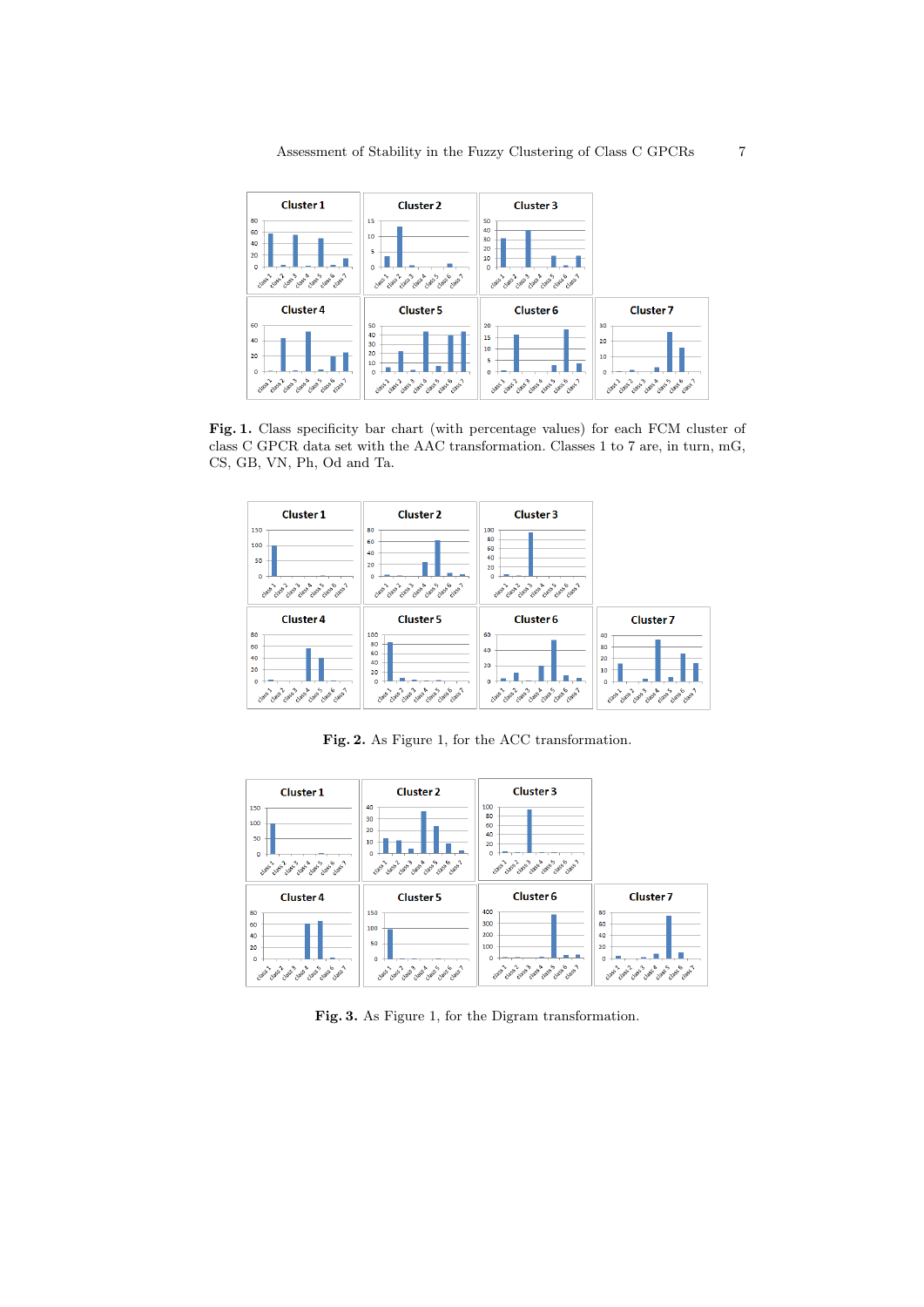|               |      |                                           | $\text{AAC}$   ACC   Digram |       |      |       |
|---------------|------|-------------------------------------------|-----------------------------|-------|------|-------|
|               | ij   | $E_k$                                     | $\sharp$ :                  | $E_k$ | Ħ    | $E_k$ |
| Cluster 1     |      | 245 1.45 107 0.13 112 0.12                |                             |       |      |       |
| Cluster 2     |      | 239 2.16 207 1.52 374 2.39                |                             |       |      |       |
| Cluster 3     |      | 200 1.34 202 0.33 200 0.37                |                             |       |      |       |
| Cluster 4     |      | $193 1.30  237 \overline{1.17  277} 1.09$ |                             |       |      |       |
| Cluster 5     | 67   | 1.97  199 0.89  179 0.26                  |                             |       |      |       |
| Cluster 6     |      | 263 2.15 279 1.99 205 2.02                |                             |       |      |       |
| Cluster 7     |      | 303 1.95  279 2.20  163 1.28              |                             |       |      |       |
| Total Entropy | 1.77 |                                           | 1.34                        |       | 1.29 |       |

**Table 1.** Number of GPCR sequences-per-cluster (*♯*) and cluster-specific (*Ek*) and total entropies for the FCM clustering of class C GPCR data with the three transformations.

The results of the K-means algorithm for the seven subtypes of class C GPCRs, for which, for the sake of brevity, we only report the entropy results in Table 2, are consistent with those of FCM. Again, almost none of the defined clusters show clear class (subtype) specificity with AAC data transformation. The ACC and Digram transformations, instead, manage to separate some of these clusters to become more subtype-specific. The similarity between the two algorithms is that mG and GB are more clearly discriminated than the rest of subtypes. Moreover, in the ACC transformation, Ph receptors can also be discriminated from the rest subtypes due to their high specificity in cluster 2. The remaining subtypes show clear overlapping in some of the clusters.

**Table 2.** Number of GPCR sequences-per-cluster (*♯*), together with cluster-specific  $(E_k)$  and total entropies for the K-Means clustering of class C GPCR data with the three transformations.

|               | AAC  |                                     | ACC  |       | $\parallel$ Digram |          |
|---------------|------|-------------------------------------|------|-------|--------------------|----------|
|               | Ħ    | $E_k$                               | t    | $E_k$ | t                  | $E_k$    |
| Cluster 1     |      | 270 1.65 260 0.26 222 0.10          |      |       |                    |          |
| Cluster 2     |      | 406 2.17 136 0.72 398 1.47          |      |       |                    |          |
| Cluster 3     |      | 196 1.33 150 0.23 121               |      |       |                    | $\theta$ |
| Cluster 4     |      | 189 1.24 188 1.07 284 1.10          |      |       |                    |          |
| Cluster 5     |      | 54   1.34   165   1.57   184   1.90 |      |       |                    |          |
| Cluster 6     |      | 56   1.74   379   1.79   197   1.95 |      |       |                    |          |
| Cluster 7     |      | 339 2.03 232 1.97 104 1.63          |      |       |                    |          |
| Total Entropy | 1.77 |                                     | 1.19 |       | 1.39               |          |

Comparing the results of both algorithms in terms of the total entropy measure, conclusions are not clear-cut. ACC and Digram show a clear advantage both in FCM and K-Means, but neither shows a clear advantage over the other.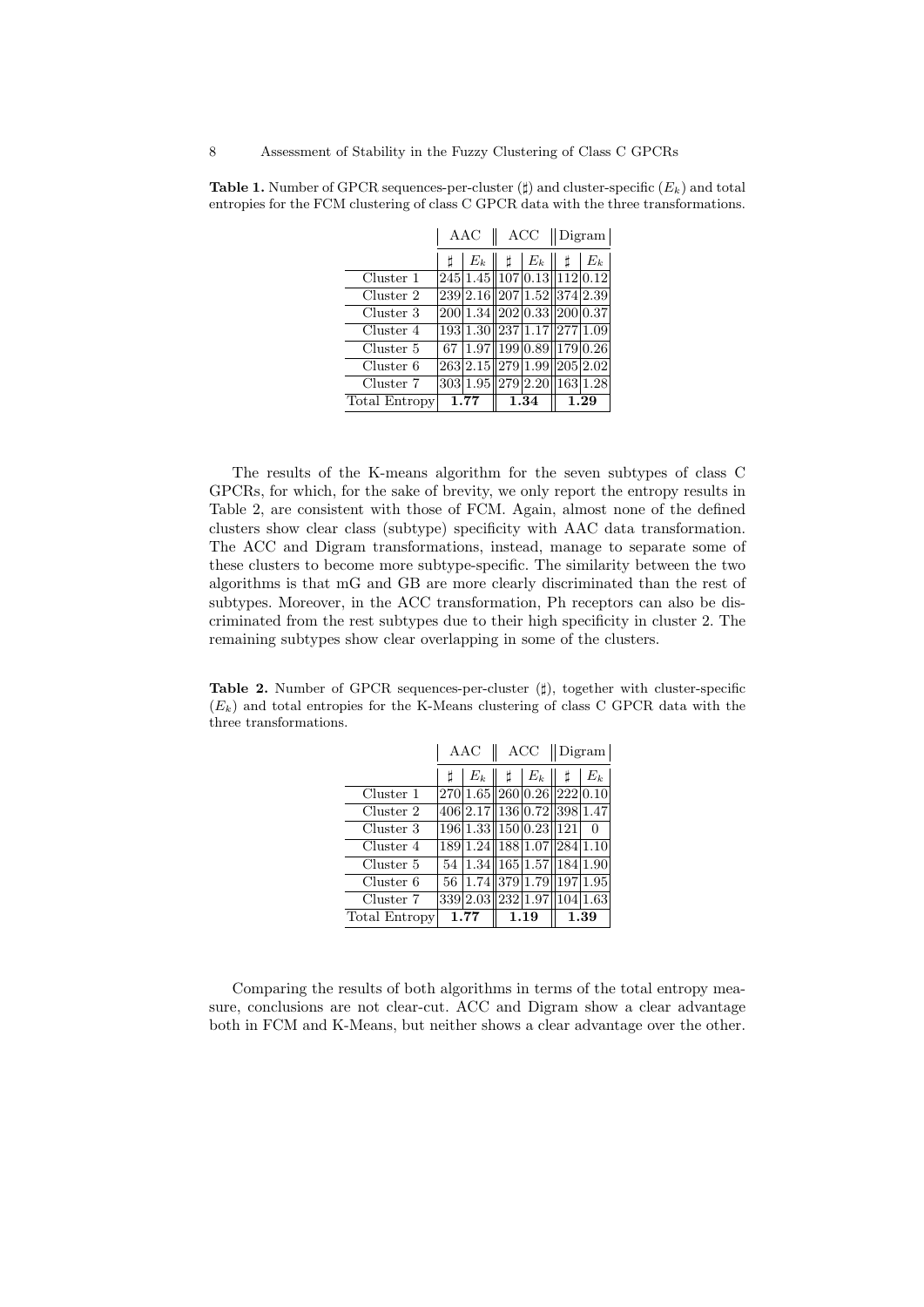We now move to the clustering stability analyses results, based on random algorithm initializations and varying number of clusters, using the SeCo maps. For each one of the transformed sets, three SeCo maps were created using:

- **–** The K-means objective function and the standard Cram´er's V index.
- **–** The FCM objective function and the standard Cram´er's V index.
- **–** The FCM objective function and the novel weighted Cram´er's V index proposed.

As previously mentioned, a threshold for the  $\triangle SSQ$  values to select the 10% top values for each value of *K* is expected to allow the degeneracy of similar SSQ values to be resolved. The FCM 10% top results, as reported in Figs. 4 to 6, are very parsimonious (much more so than the complete ones, not reported here), revealing a high concentration of stability results around just a handful of median Cram´ers V index values, in comparison with the still wide spread of K-Means. These results are also very consistent over data transformations. For K-Means, this effect does not necessarily increase as *K* increases for any of the data transformations. For FCM, though, an increase in spread as *K* increases is revealed. Overall, this indicates that FCM is much more resilient than its crisp K-Means counterpart to the variability introduced by random initializations.



**Fig. 4.** Separation-Concordance maps for the AAC data set, including the 10% best results. Top: results for K-Means; bottom: results for FCM, a) with standard Cramér's V index; b) with proposed weighted Cramér's V index.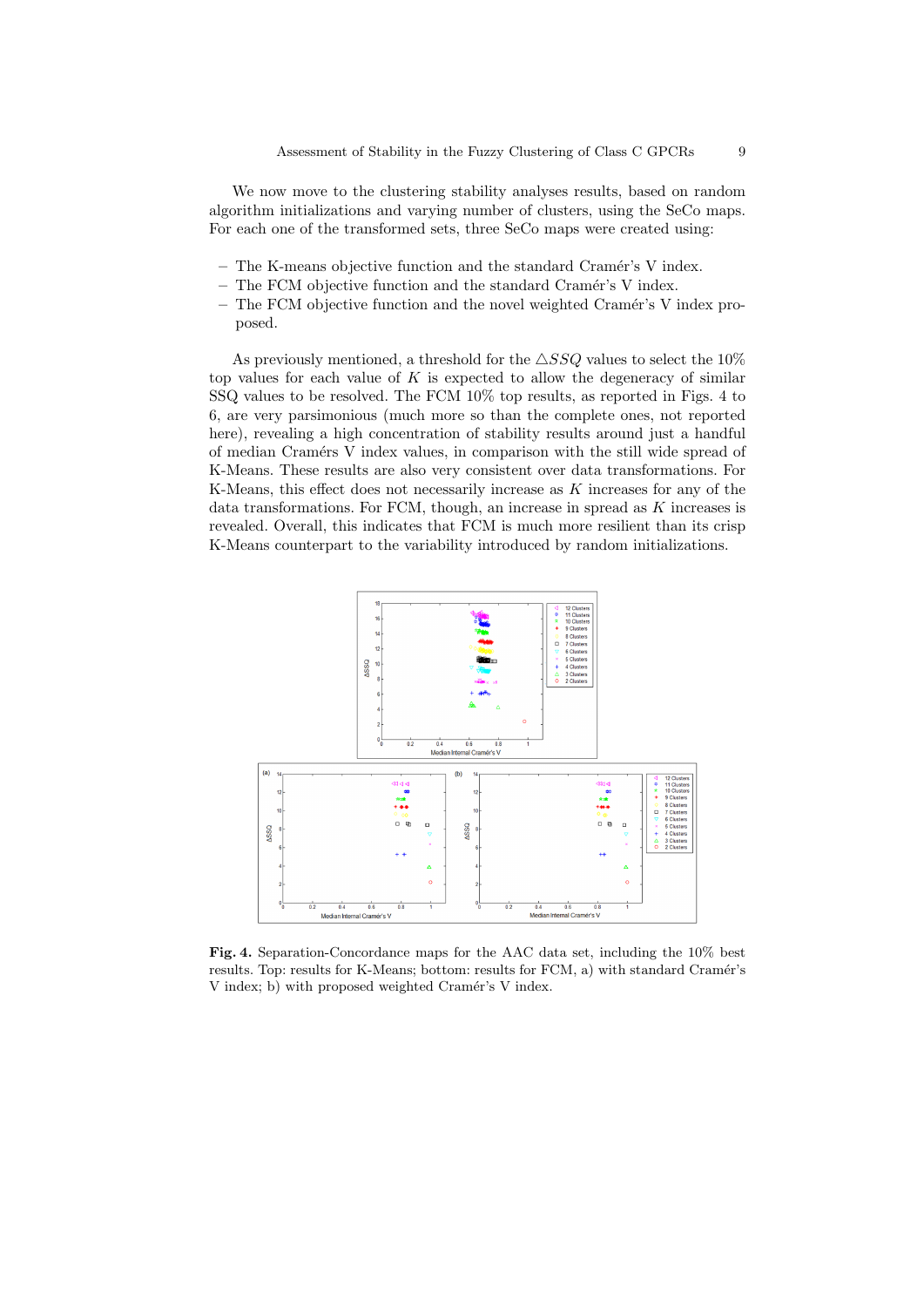

**Fig. 5.** Separation-Concordance maps for the ACC data set. Layout as in previous figure.



**Fig. 6.** Separation-Concordance maps for the *digram* data set. Layout as in previous figure.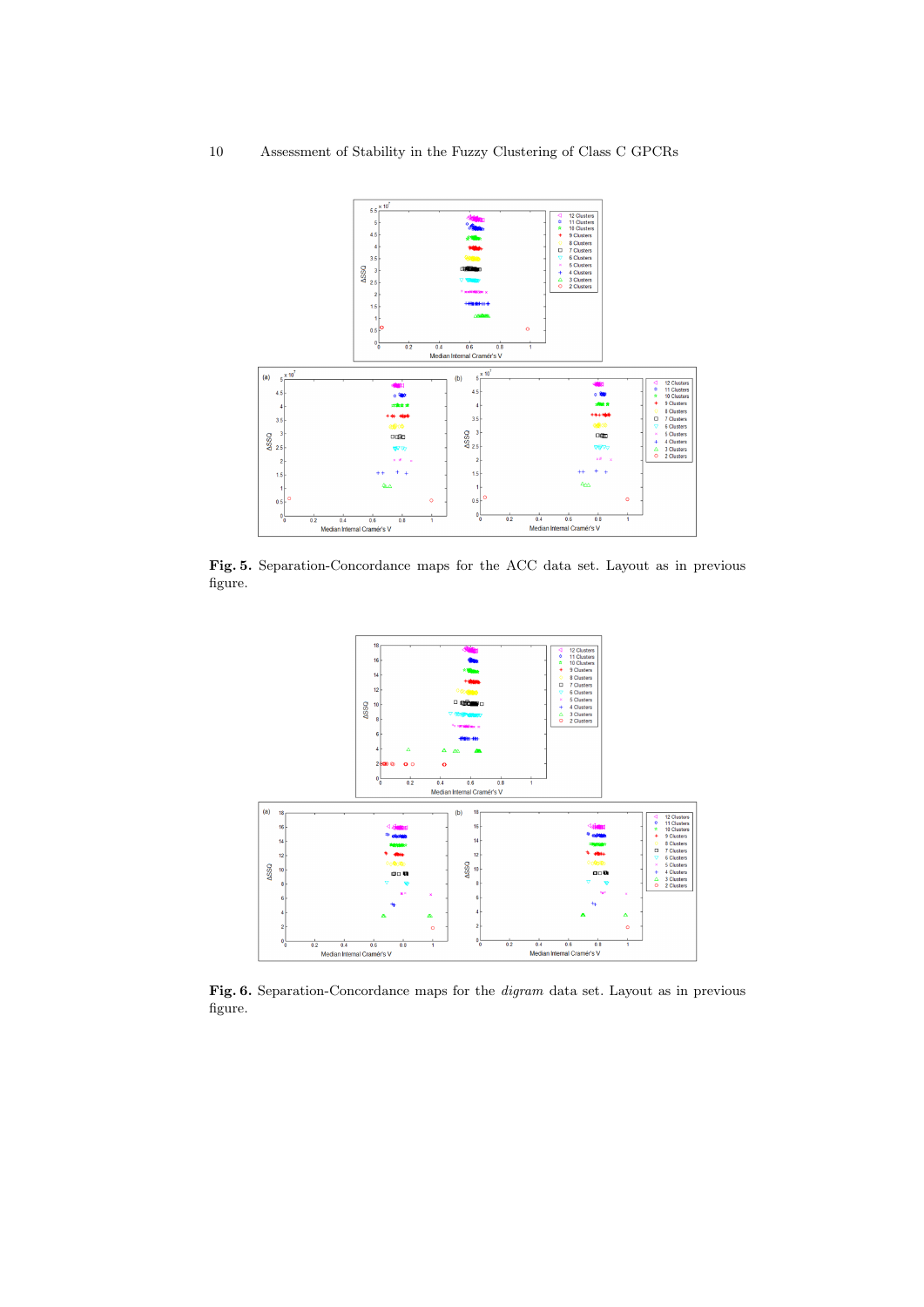Moreover, the stability results as measured by the standard Cramérs V index and the proposed weighted Cramérs V index are again very similar for all data transformations (even better for the latter, providing further support for the proposed method, which is a more faithful account of the true belief of the algorithm regarding cluster membership).

Also, the restricted 10% SeCo maps offer some guidance to make a decision about the most adequate value of  $K$ , as supported by the data. For FCM, a solution beyond 7 clusters is clearly not supported by the AAC transformation, as maximum stability suddenly decreases at the same point the cluster model becomes more unstable (with more spread values). Note that this is consistent with the "natural" description of subtypes for this data set. A similar conclusion, though, is not supported for ACC and only partially for Digram, whose low-*K* solutions are clearly polarized. In any case, these results are hardly conclusive, which means that SeCo maps have limited applicability for the choice of *K* in highly overlapping data sets such as those analyzed in this study.

## **4 Conclusions**

Crisp clustering provides a simplified partition of the observed data as a description of its structure. K-Means, the most commonly used algorithm of this type, is known to be strongly dependent on initialization. Furthermore, recent studies suggest that different K-Means solutions with apparently similar error may in fact be quite dissimilar. In this context, it is recommended to base the choice of solution on a combination of error and stability criteria.

Separation-Concordance maps provide such combined criterion. They were originally developed for K-Means and, in this study, we have extended them to FCM by defining weighted contingency tables and a weighted Cramér's V index that could also be used in other fuzzy and probabilistic techniques in which cluster assignment is not of a *crisp* nature any longer.

We have experimented with this approach in a problem concerning the clustering of class C GPCRs, which have a pre-defined subtype structure. This sub-typology is known to have a highly overlapping structure from a clustering viewpoint, which has been confirmed in our experiments. The SeCo maps have revealed the FCM algorithm to yield much more stable results that K-Means under multiple random initializations, but they have also been shown to provide limited guidance for the choice of the *K* and *C* parameters, due to the highly overlapping nature of the data. In any case, the proposed weighted Cram´er's V index provided consistent with and often better results than the standard one in our experiments. This is encouraging, given that the modified index is meant to reflect the nature of the clustering results more faithfully, something that might have revealed lower stabilities.

# **References**

1. M. Rask-Andersen and M. Sällman-Almén and H.B. Schiöth, Trends in the exploitation of novel drug targets, Nature Reviews Drug Discovery, 10, 579–590, 2011.